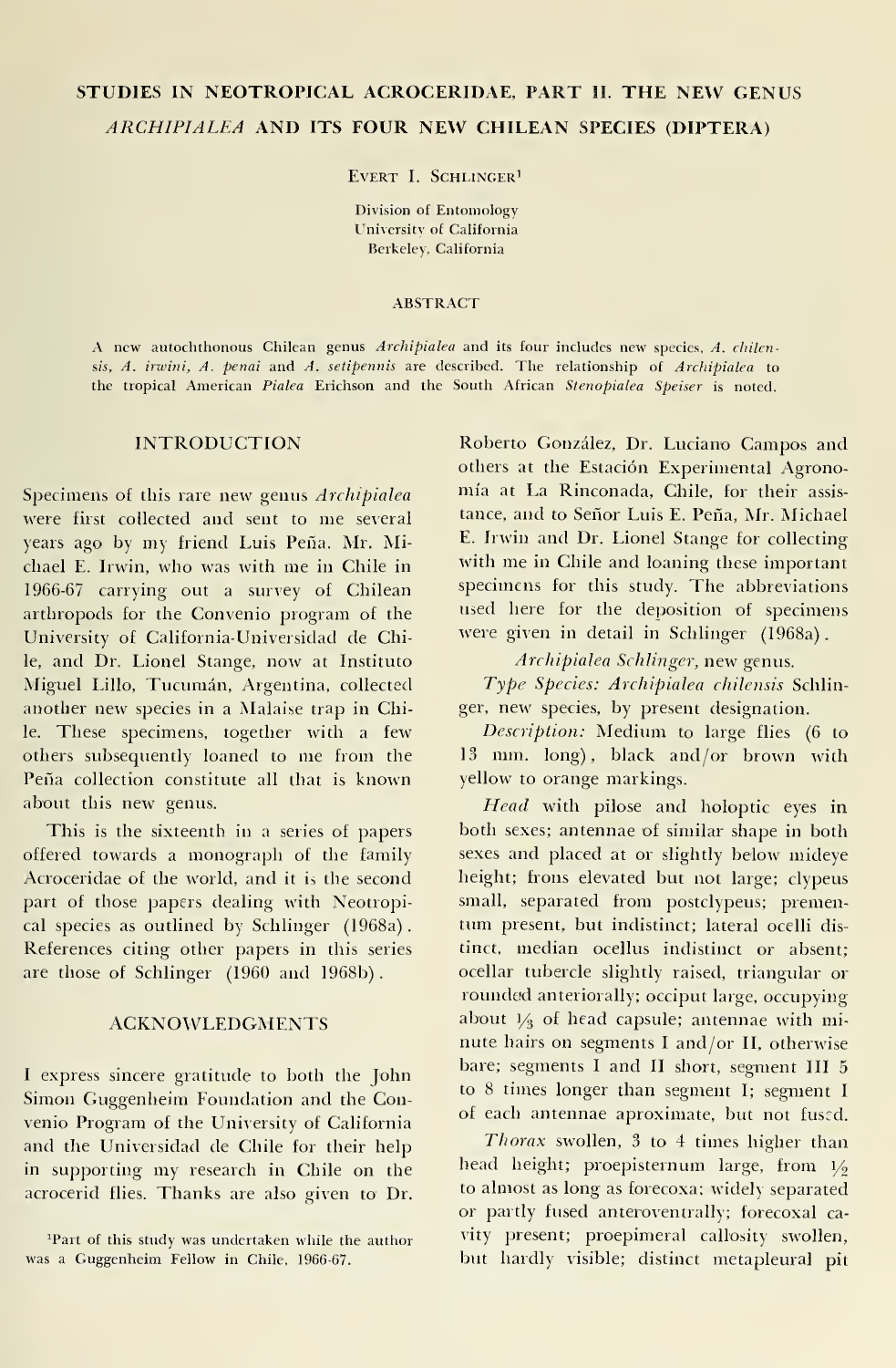Rev. Chil. Ent. 7, 1973

present posterior to spiracle; legs relatively short, tibial spurs present on all legs, outer ones somewhat longer; tarsi about as long as tibiae; <sup>3</sup> pulvilli present, empodium of equal length to lateral pulvilli; tarsal claws stron gly curved, little longer than pulvilli, basal half covered with microsetae; wing venation strong (Figs. 1-4) ; macrotrichiae present in costal, subcostal, marginal, and <sup>1</sup> or 2 sub marginal cells, microtrichiae also present in costal and subcostal cells.

Abdomen broad, short and somewhat dor soventrally compressed in <sup>9</sup> , or longer, na rrower and higher in  $\delta$  ; abdominal spiracle <sup>I</sup> greatly or somewhat swollen, placed in ter gite I, other spiracles placed in intersegmental membrane, slightly to not swollen;  $\delta$  with 6 sternites and tergites visible; <sup>9</sup> with 7 ster nites and 6 tergites visible.

Genitalia caudal and simple in  $9$ ; small (partly concealed) in  $\delta$ , aedeagi as in Figs. 6, <sup>7</sup> and 10.

Distribution: The 4 known species in Archipialea occur near the coast in a vegetated área of the Coquimbo desert rejgion at Talinay, a small mountain area near the coast, at i31°S, and south into the Nothofagus-Araucaria forested regions in the coastal mountains of Nahuelbuta (1.300 meters) at 38°S, and in the Andean Nothofagus forests at río Blanco and Las Trancas at 37 to 38°S at 1.050 to 1.320 meters. This distribution suggests a northern Valdivian Forest pattern where species occurring in the main forested áreas (between <sup>37</sup> to 39°S) may also occur in spot locations along the coast as far north as Coquimbo in forested canyons. For <sup>a</sup> dis cussion of the various insect zones in Chile, the reader is referred to <sup>a</sup> recent paper by Peña (1966).

Discussion of Generic Relationships: Three of the <sup>7</sup> genera forming the Ocnaea branch of the Panopinae appear to be much closer to each other than to the other 4 genera. These 3 genera are Pialea Erichson, Stenopialea Speiser and Archipialea n. gen. Pialea is a true Neotropical genus with species in Brazil, Ecuador and an undescribed species from Venezuela. Stenopialea is a South African endemic genus with only 2 described species. Archipialea, a Chilean endemic, seems to show a closer relationship with Stenopialea than with Pialea, <sup>a</sup> notion which may perhaps be explained by the continental drift rela tionship of South America and África. All 3 of these genera are quite primitive, at least in this author's mind, but for those who might be skeptical about the likelihood of these genera surviving "continental drift", I refer them to a recent article by Ussatchov (1968) where he described <sup>a</sup> new fossil genus of Acroceridae, Archocyrtus, from the Jurassic period from Russia. This is the oldest re cord of this family, yet the taxon involved appears to be much more derivative than those of the Ocnaea branch noted above.

In any event, the more complete wing ve nation, and the presence of a distinct humeral crossvein are shared by Stenopialea and Archipialea, whereas Pialea lacks the humeral crossvein and has more contorted radial veins and less-developed posterior cells than the others, indicating a derived condition.

The feature of strong macrotriciation on the wing membrane of Archipialea species is indicative of its more primitive condition for this generic group, yet its more holoptic eye condition is here considered a more derived condition than in either Pialea or Stenopialea. For further analysis of these genera see Schlin ger (1956, 1960, 1968a).

In the key to genera of the Ocnaea branch by Schlinger (1968a), Archipialea will run out to couplet N° 4 to the "new genus".

# Key to the species of Archipialea Schlinger

| 1. Abdomen and/or thorax with brown, orange or yel-<br>low markings; legs mostly brown or yellowish-            |
|-----------------------------------------------------------------------------------------------------------------|
|                                                                                                                 |
|                                                                                                                 |
| 2. Mesonotum black; macrotrichiae present on costal,<br>subcostal, marginal and both submarginal cells          |
| setipennis Schlinger, n. sp.                                                                                    |
| the contract of the contract of the contract of the contract of the contract of the contract of the contract of |

Mesonotum with some brown or orangish-brown áreas; macrotrichiae absent on second submarginal cells chilensis Schlinger, n. sp.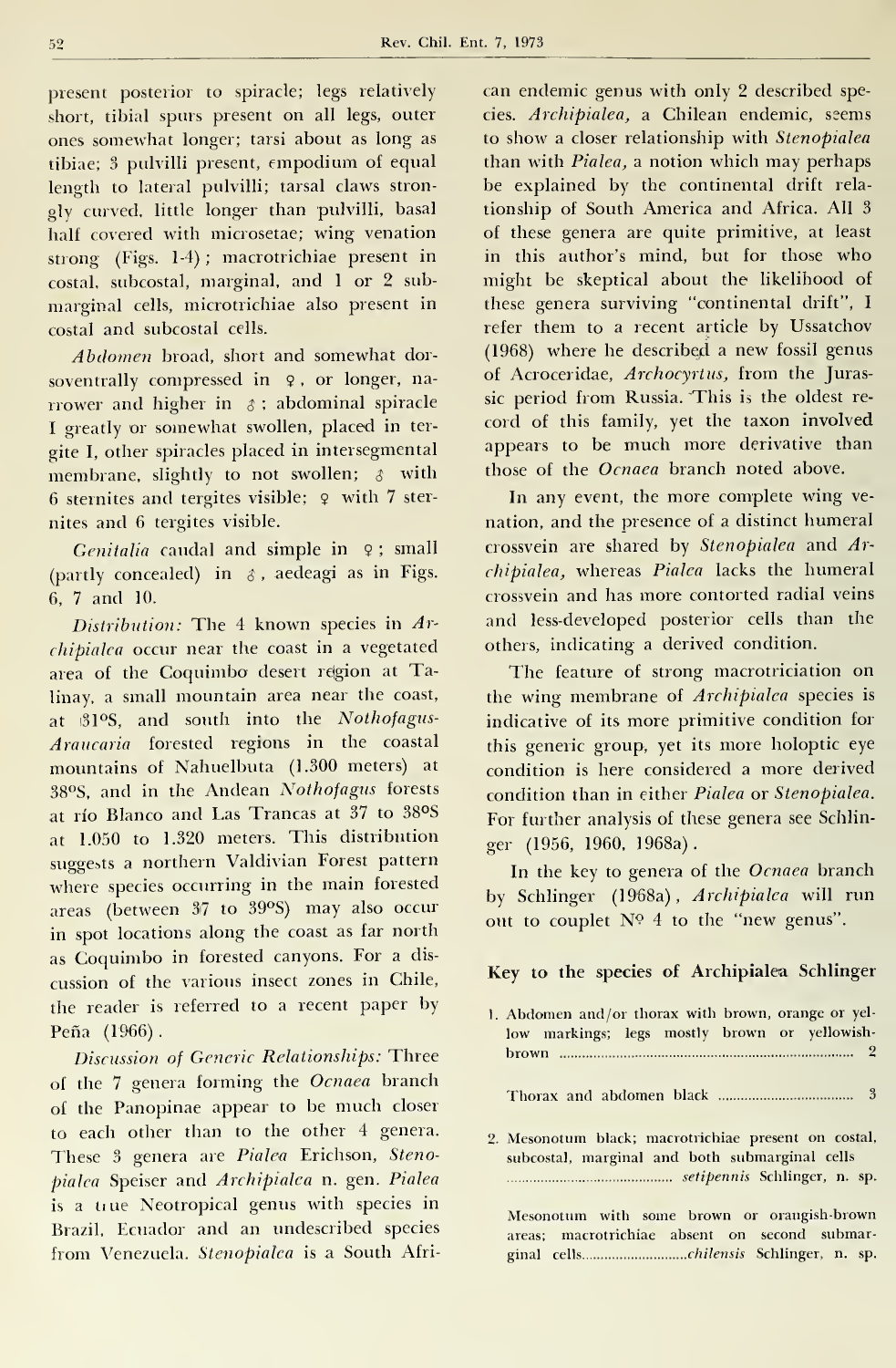3. Wing membrane covered throughout with macrotrichiae irwini Schlinger, n. sp.

Wing membrane mostly bare, with some microtri chiae and macrotrichiae only in costal and subcostal cells penai Schlinger, n. sp.

### Archipialea chilensis Schlinger, new species

Male: Length of entire specimen 13,0 mm, wing length 9,0 mm.

Coloration: Black, orangish-brown and brown. Black are eyes, occiput, ocellar tubercle, frons, antennal segment \, postclypeus, clypeus, basisternum, apical 2/<sup>3</sup> oí tarsal claws, lower  $\frac{1}{3}$  of pleura, hypopleura, mesonotum except large anterolateral areas, and disc of scutellum; dark brown are antennal segments ii and m, ocelli, base of coxa <sup>i</sup> and n, all of  $\mathbf m$ , upper pleura área, basal  $\mathbf V_3$  of tarsal claws,  $\qquad \qquad$ most of halter, wing veins, tergite i, small median spot on tergite n, larger median spot on tergite m, all but extreme lateral margins of tergites iv and v, median and lateral spot on tergite vi (all tergal markings almost black in spots) and gesital capsule; wing membrane and squamal membrane lightly infuscated; pulvilli light brown; remainder of specimen orangish-brown almost yellowish-brown on abdominal sternum.

Pile: Dense, long, golden brown on thorax, coxae, squama, some on hind coxa and median area of sternites II and III about as long as trochanter i; that on head brown about as long as antennal segments  $i + n$ , a little longer on occiput; that on abdomen dense, concolorous with ground color except golden brown on orangish-brown areas, long and erect on tergites i, n and vi, and along late ral margins, otherwise short and rather appressed; that on sternum golden brown, dense, mostly appressed but longer than on medial tergal areas m to v; that on legs dense, short, mostly appressed and golden brown.

Head: Higher than long as 21: 16; occiput oceupies about i/ <sup>3</sup> oí head length; ocellar tu bercle slightly raised, triangular, lateral ocelli distinct, median ocellus present, but indistinct; antennae slightly longer than head height; segments 1, 11 and 111 as 7:4:35 (Fig. 9); clypeus and prementum small, but distinct; antennal triangle fíat; frons small, triangular but distinctly raised.

Thorax: Shiny (even under dense pile) ; scutellum about  $1\frac{1}{3}$  wider than long; intercoxal cavity large, as wide as width of coxa; prosternum large, completely exposed below head; proepisternal callosity present but not greatly swollen; length of hind tarsus greater than length of metatarsal segments as 13:46; metapleural pit distinct, with long hairs pre sent on metapleural suture near selerotized disc, and minute seta present on metanotal basalare; metathoracic spiracle with long hairs along posteroventral margin, nearly forming a brush; squama semiopaque; wing venation as in Fig. 4; macrotrichiae present but not dense on costal, subcostal, marginal and a few on first submarginal cell; microtrichiae present on base of costal cell.

Abdomen: Longer than wide as 13:10; ab dominal spiracle <sup>i</sup> greatly swollen, other spi racles fíat.

Genitalia: Subapical, formed as in Fig. 10.

Female: Similar to male except: head much smaller, mesonotum mostly brown to orangish brown, only area in front of scutellum black; abdomen with much larger medial brownishblack areas; tergites v and vi all black, sternites darker brown.

Type Material: Holotype  $\delta$ , Peillen Pille, Cordillera Nahuelbuta, Arauco, Chile, feb. 2-5, 1959, G. Barría (L. P.); paratype  $9,$ Nahuelbuta, Chile, jan. 1957, Cerda collector (AMNH) ; paratype  $\delta$ , Nahuelbuta, Nat'l. Park, Malleco, Chile, jan. 24, 1967, 1.300 m, M. E. Irwin (E. I. S.) . The holotype is in excellent conditions, but is somewhat greasy. The paratype female has a crushed thorax. third antennal segments missing, and the fore hind legs of the left side missing.

The paratype  $\delta$  is in excellent condition and according to Mr. Irwin it was collected about 10 A. M., when Irwin was attracted to a small clump of grass by a very high-pitched hum being made by the fly just as the sun was breaking through the morning clouds. As he approached the humming noise from about 35 feet he looked at the clump of grass without being able to see from where the noise was coming. After parting the grass in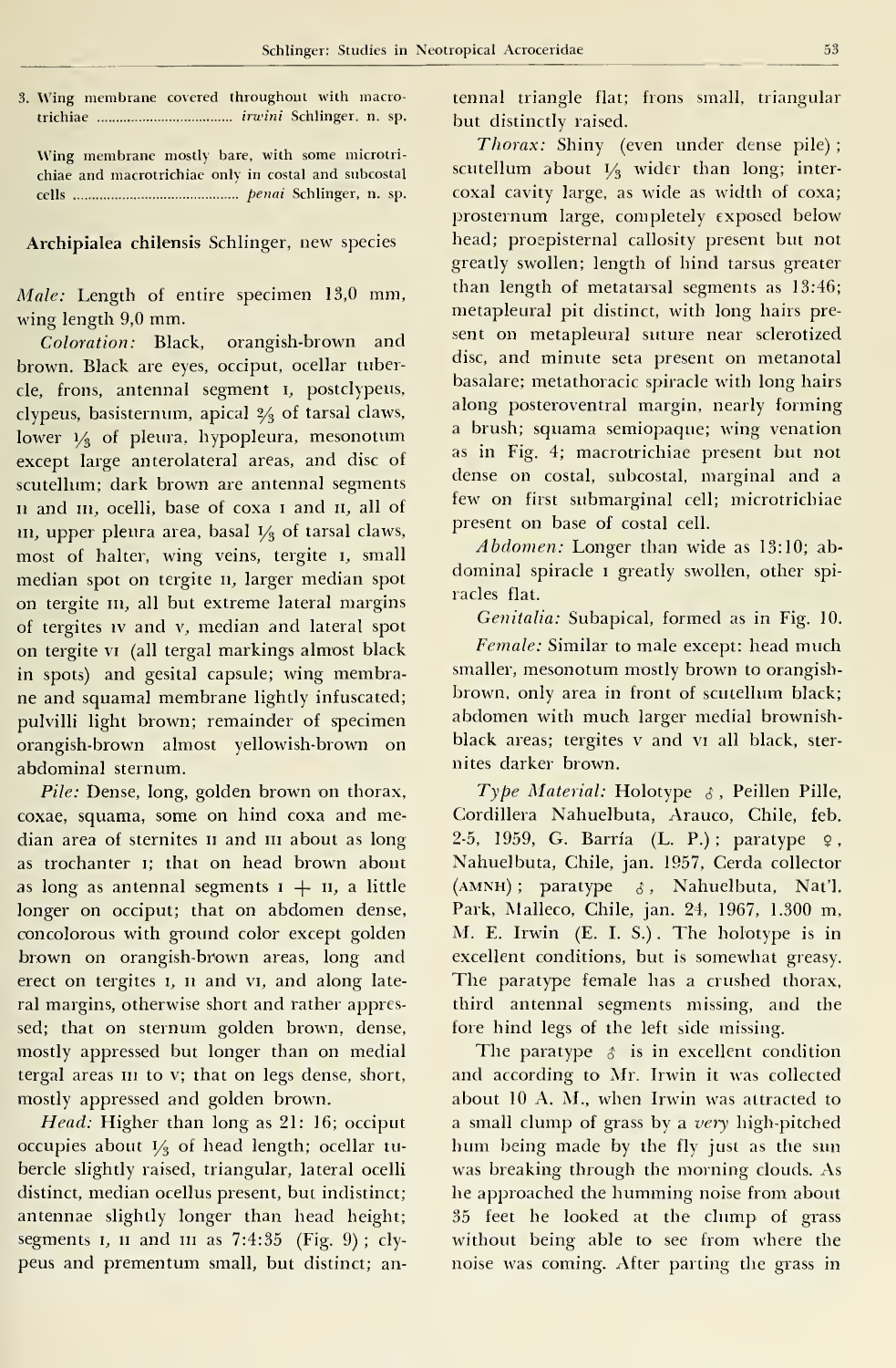several places he then saw the fly crawling up agrass blade about <sup>1</sup> foot above the ground and realizing it was an acrocerid, quickly collected it.

Discusion: This species is most closely related to  $A$ . penai and  $A$ . setipennis, and may well be intermittent between these 2 species. It can be easily separated by both wing ve nation and wing membrane trichiation features.

Archipialea setipennis Schlinger, new species

Male: Length of entire specimen 9,0 mm, wing length 6,5 mm.

Coloration: Black, yellow, brown and orangish-brown. Entire specimen black except: antennae, oceli, wing veins and squamal rim dark brown; humerus, apical  $\frac{3}{4}$  of coxa 1 and remainder of legs, abdominal sternites (ex cept sternite  $\iota$ , base of  $\iota$ , parts of  $\nu$  and  $\nu$ , brown) , halter stem, yellow to yellowish brown; posterior margin of tergite n, anterior and posterior margin of  $III$ , anterior and posterior margins of iv, anterior margin of v, most of vi yellowish to orangish-brown, those fasciae on posterior margins of m to <sup>v</sup> expan ded laterally, those on anterior margins na rrowed laterally, that on anterior margin of iv narrowed medially, expanded sublaterally, that on anterior margin of v greatly expanded medially; remainder of tergum dark brown to black; squama opaque, light brown; wing membrane hyaline, faintly infuscated; pulvilli dark brown and tarsal claws dark brown to black; genitalia light to dark brown.

Pile: That on eyes, occiput and ocellar tubercle dark brown and dense, about as long as length of antennal segment i; short, light brown hairs present on apices of antennal segments <sup>i</sup> and n; that on most thorax, pro episternum, coxae, squama, and on dark áreas of abdomen dense, mostly dark brown, a little longer than lengths of antennal seg ments  $x + n$ ; that on remainder of legs short, dense, light brown somewhat darker on posterior tibia; that on abdominal sternum dense, yellow to yellowish-brown about as long as on dorsum, somewhat shorter and more appressed on posterior sternites.

Head: Higher than long as 35:22, occiput occupies about  $1/3$  of head length; length of antennal segments 1, 11, 111 as 5:4:31, antennae placed just below mideye height (Fig. 5) ocellar tubercle with only lateral ocellus present, broadly rounded-off apically, slightly raised, and with indistinct median longitu dinal groove; clypeus small, separated from postclypeus; prementum present but indistinct.

Thorax: Forecoxae separated basally by distance equal to width of coxa; proepisternal áreas strongly fused basally; metathoracic spíracle with very long hairs present; wing venation and trichiation as in Fig. 1, humeral crossvein present and distinct; most of tri chiation present are macrotrichiae, some microtrichiae are present at base of costal cell.

Abdomen: About  $V_3$  longer than wide, about  $\frac{3}{4}$  as high as wide; abdominal spiracle <sup>1</sup> greatly swollen, other spiracles slightly swollen.

Genitalia as in Fig. 6.

Female: Unknown.

Type Material: Holotype  $\delta$ , río Blanco, Curacautín, Malleco, Chile, feb. 1-5, 1959 (L. Peña collection).

Discussion: This species is most closely related to Archipialea penai, but is easily dis tinguished by its color pattern, the heavy trichiation of wing membrane and its wing venation.

## Archipialea penai Schlinger, new species

Holotype Female: Length of entire specimen <sup>10</sup> mm, wing length <sup>8</sup> mm.

Coloration: Black and dark brown. Entire specimen shiny black except: antena, occi put, pulvilli, and halter, dull black; ocellus, upper area of humerus near spiracle, postalar callos, posterior fascia on abdominal sternites, wing veins, squamal rim, apices of femora 1 and <sup>11</sup> dark brown; genitalia light brown; intersegmental membrane of sternum whitish brown.

Pile: That on eyes, occiput and ocellar tubercle dark brown, dense, slightly longer than length of antennal segments  $1 + 11$ ; that on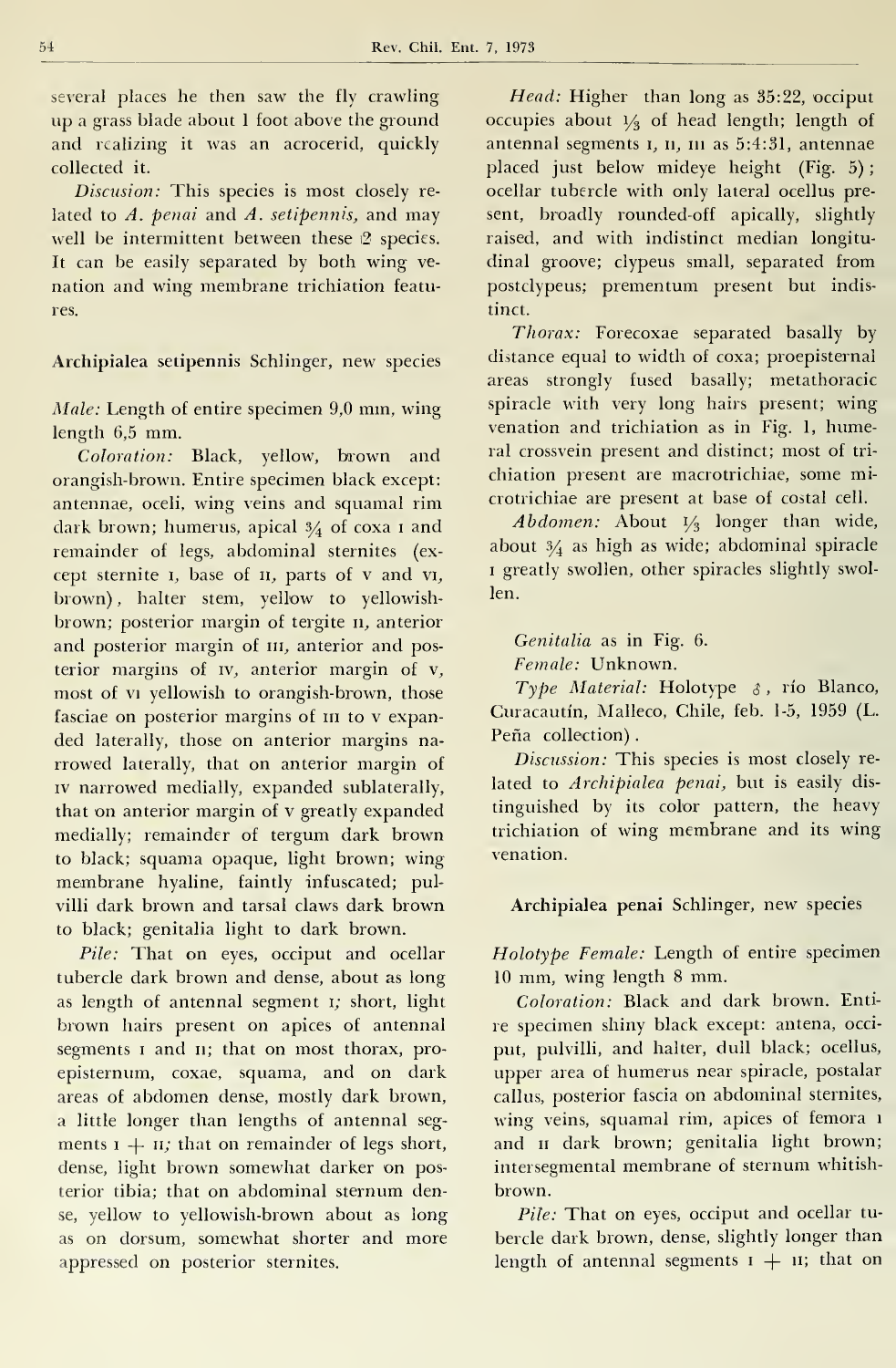thorax, squama, coxae and femora dense, dark brown (reddish-brown in spots) , much longer thant that on eyes; that on tibiae and tarsi dense dark brown, much shorter than on eyes; that on abdomen dense, dark brown, slightly shorter than on mesonotum, the longest pile on medial tergal  $\mu$  and sternal  $\mu$  + m áreas.

Head: Higher than long as 37:25; occiput occupies about  $\frac{1}{2}$  of head length; length of antennal segments I, II, III as 3:4:25, antennae placed slightly below mideye height (Fig. 8) ; numerous small strong setae present on apical margin of antennal segment 11; ocellar tubercle with only lateral ocellus present, broadly rounded almost squared-off apically, slightly raised; clypeus present but indistinct, separa ted from postclypeus, prementum probably present but not visible due to antennal position.

Thorax: Humerus with distinct posterior apical angle directed upwards; forecoxae se parated basally by distance less than width of coxa; hind metatarsal segments together shorter than hind basitarsus as 5:6; proepisternal áreas not separated anteroventrally; metapleural pit and halter base area similar to Archipialea chilensis, but not clearly evident due to mounting of specimen; squama lightly in fuscated, opaque; wing venation and trichia tion as in Fig. 2. humeral crossvein present, but faint; most of trichiation on costal and subcostal cells are microtrichiae, but a few macrotrichiae are present distally on costal cell.

Abdomen: About as long as wide, widest at segment ni; highest at segment n, about  $1/2$  as high as wide.

### Male: Unknown.

Type Material: Holotype  $9$ , Talinay, Coquimbo, Chile, april 21, 1955, L. E. Peña (L. IP.) . The holotype is in good condition, but is somewhat crushed at junction of thorax to abdomen, the scutellum is crushed and only the right foreleg and the middle and left hindlegs are present.

Discussion: Even though the wing trichiation, venation (particularly the faint humeral crossvein) , and the absence of a median ocellus depart from features considered typical

for Archipialea species, A. penai certainly is more closely related to Archipialea than to other Pialea-like genera. A. penai is not closely related to any of the presently included species of Archipialea.

Archipialea irwini Schlinger, new species

Holotype Male: Length of entire specimen 8,50 mm, wing length <sup>5</sup> mm.

Coloration: Entire specimen black. except: apical  $1/9$  of antennal segment  $11$ , small basal ring on antennal segment ni, ocelli, inner side of forefemora, foretibiae, and foretarsi, pulvilli, halter stem and aedeagus brown; squama (except narrow rim) opaque white; intersegmental membranes of abdomen, broad fascia on sternite 1 and areas around wing base white to brownish-white; eyes in certain light partly dark brown.

Pile: That on entire specimen dense, dark brownish-black except that on squama and that on foretibiae and foretarsi brownishwhite; that on eyes short, not reaching apex of antennal segment i; that on occiput slightly longer than on eyes; that on thorax about as long as antennal segments  $i + n$ ; that on dorsum of abdomen slightly longer than an tennal segment i; that on venter of abdomen about as long as on mesonotum, appressed on sternite  $\mu$  and basal  $1/2$  of sternites  $\mu$  and rv; that on coxae about as long as that on mesonotum; that on femora about as long as that on eyes; that on tibiae and tarsi about  $1/6$  as long as that on eyes; that on squama sparse, about as long as that on occiput.

Head: Higher than long as 38:25; occiput swollen basally, occupies about  $1/3$  of head length; length of antennal segments  $\,$ ,  $\,$ n, in as i3:2:24; antennae placed slightly bellow mideye height (Fig. 11); antennal segment  $m$  very thin, laterally compressed; numerous small, strong setae present on apical  $1/2$  of both antennal segments  $1$  and  $11$ ; ocellar tubercle with only lateral ocellus present, not well raised except at uper outer angle of ocellus área; clypeus small but distinct, covered with many long hairs, clypeus not clearly separated from postclypeus.

Thorax: Forecoxal cavity present but small,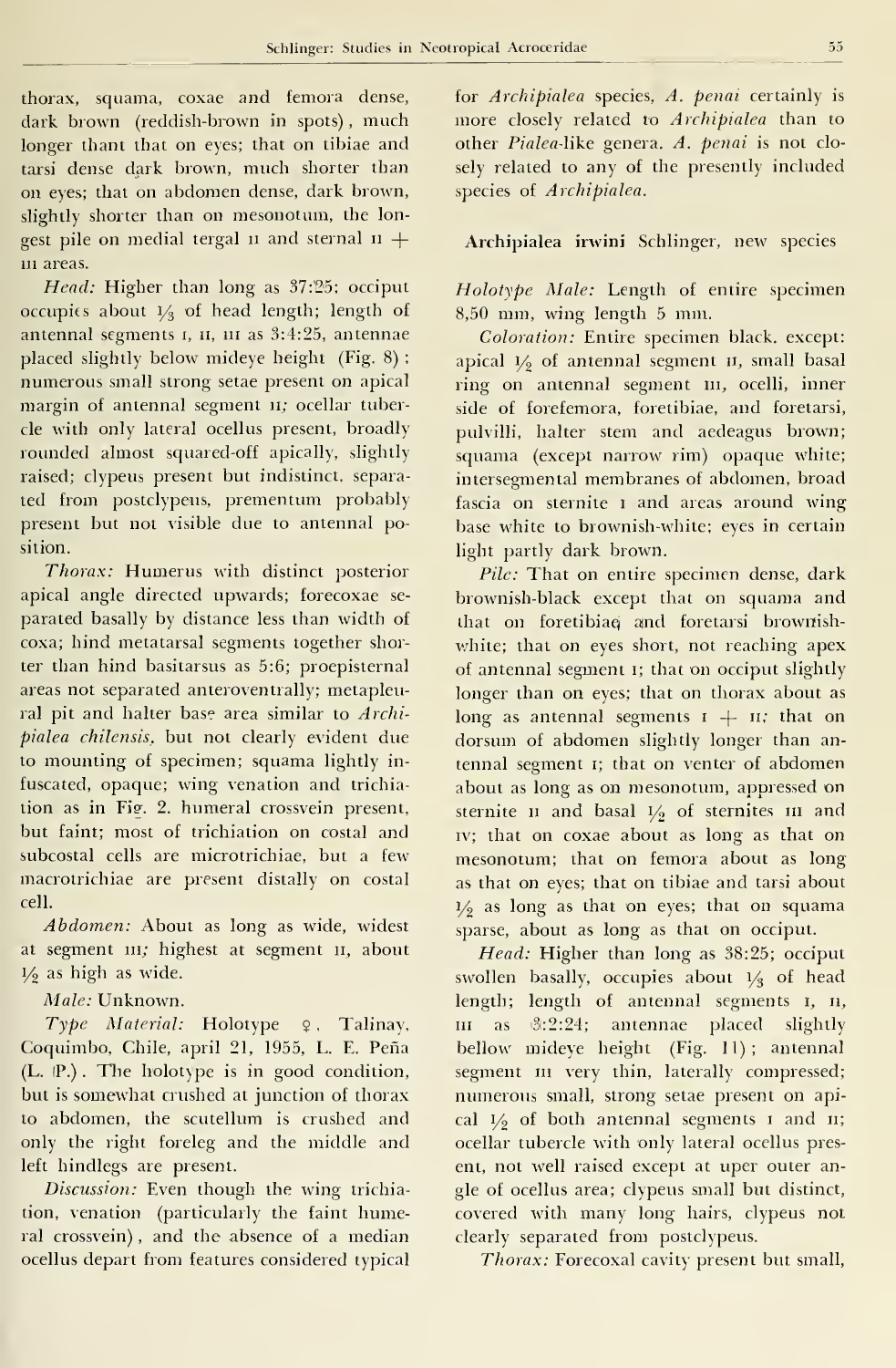proepisternum fused, for short distance basally; mesonotum about 2 times broader than head; scutellum broader than long as 7:4; metathoracic spiracle with few ventral hairs; metapleural suture without hairs; squama nearly opaque; wing venation as in Fig. 3; humeral crossvein present, but indistinct; macrotrichiae present and dense throughout wing membrane except sparse or absent in basal áreas of the basal cells; no microtrichiae present.

Abdomen: Shiny, about twice as long as high; spiracle <sup>i</sup> slightly swollen, other spiracles not swollen, difficult to detect.

Genitalia: Formed as in Fig. 7.

Female: Unknown.

Type Material: Holotype  $\delta$  and  $\delta$   $\delta$   $\delta$ paratopotypes from Chile, Nuble Prov., 2,7 km. N. Las Trancas, 1.320 meters, jan. 15, 1967, Malaise trap (M. E. Irwin and L. A. Stange)

The paratopotypes agree in observable ways with the holotype except that they are slightly smaller.

Discussion: This species is not closely re lated to any of the presently described species of Archipialea. Its broader wing structure and the heavy trichiation of the wing membrane clearly separate it from all the known species.

#### REFERENCES CITED

- ERICHSON, W. F., 1840. Entomographien I, pp. 134-180. F. H. Morin, Berlin (Pialea, pp. 160-161, Figs. 9 and (9) p.) .
- Peña, Luis E., 1966. A preliminary attempt to divide Chile in Entomofaunal regions, based on the Tenebrionidae. Postilla, 97: 1-17, illus.
- SCHLINGER, E. I., 1956. A revisión of the acrocerid flies of the genus Pialea Erichson with a discussion of their sexual dimorphism (Díptera) . Proc. U. S. Nat. Mus., 106: 359-375, 9 text figs.
- ., 1960. A review of South African Acroceridae (Díptera) . Ann. Natal Mus., 14 (3) : 459-504, 29 figs.
- $-$ , 1968a, Studies in Neotropical Acroceridae, Part 1, A revision of Arrhynchus Philippi and a key to the genera of the Ocnaea branch of the Panopinae (Diptera) . Rev. Chil. Ent., 6: 47-54, 14 figs.
- ... 1968b. Africaterphis, a new genus for the African species of Terphis; and a redescription of the Brazilian genus Terphis Erichson (Dipt. Acroceridae) . Ann. Natal Mus., 20 (1) : 59-62.
- Speiser, P., 1920. Zur Kenntnis der Diptera Orthorrha pha Brachycera. Zool. Jahrb., 43: 205-208, 2 figs.
- Ussatchov, D. A., 1968. New Jurassic Asilomcrpha (Diptera) in Karatau. Revue d'Entomologie de 1'urss, 47: 617-628, 8 figs. (In Russian) .